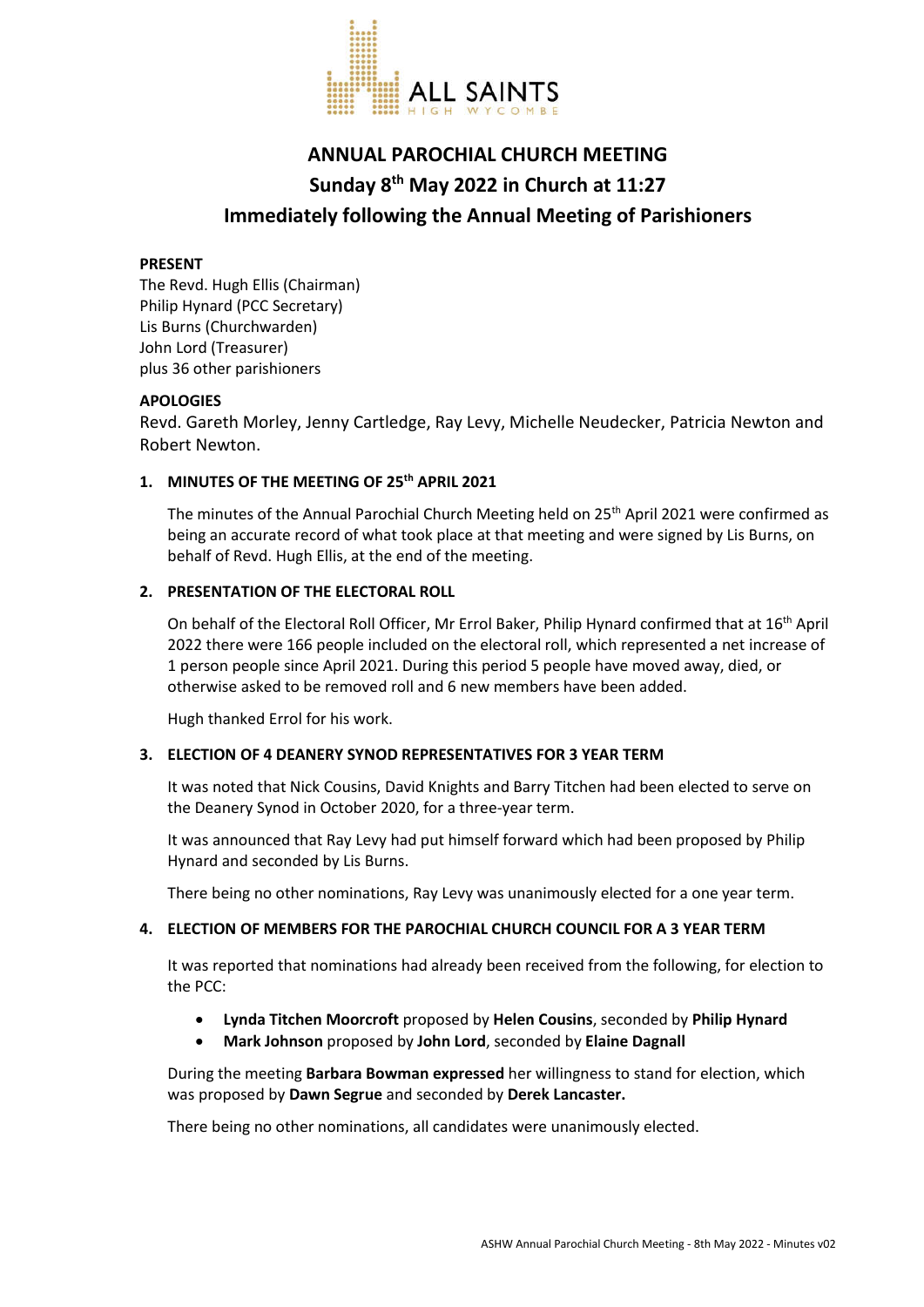#### **5. APPOINTMENT OF LICENCSED LAY MINISTER TO PCC FOR 1 YEAR TERM**

**Derek Lancaster** was appointed for a 1 year term as a Licenced Lay Minister, following his proposal by **Barbara Bowman,** seconded by **Edgar Samuel**, which was unanimously supported.

*Note: Sidesmen and Canonical Sidesmen are now appointed by PCC, following changes introduced in the 2020 Representation Rules.*

#### **6. PRESENTATION OF ACCOUNTS**

John Lord (Treasurer) presented a summary of the Draft 2021 Report of Trustees which had been agreed and adopted by the PCC and been posted on the church website on, 30th April 2022, https://www.allsaintshighwycombe.org/pcc.html with printed copies having been placed in church on the same date, where they remain.

#### **2021 Summary:**

The full year regular income at £217,177, was £18,388 less than the full year budget of £235,565. It was noted that the budget had been reduced, but the impact of Covid19 pandemic had been felt throughout the year, particularly planned giving, collections and activities, which were £15,894 under budget. It was also noted that there was additionally £3,156 having been received from the government Coronavirus Job Retention Scheme ('CJRS').

The full year actual expenditure at £237,887, was £10,798 lower than the budget of £248,686. Whilst expenditure on church maintenance, utilities and charities was higher than the budgeted amounts, expenditure on mission, art and expenses was lower. This resulted in overall expenditure being £10,798 lower than had been budgeted, although there had been little expenditure on major projects.

John concluded this section of his report by confirming that the above figures combined to produce a net outturn position of £20,710 (or 17,554 after taking account of CJRS) deficit. However there had been a significant revaluation gain of £93,490 resulting in an overall surplus for the year of £75,936, which would be put towards the new rental property, fabric projects and Mission. John also confirmed that no changes were expected following completion of the Independent Inspection

There were no questions.

The 2021 Trustees Report was proposed for acceptance and signature by the Churchwardens, by Sue Lord, seconded by Edgar Samuel, subject to there being no material changes, which was approved unanimously.

## **2022 Budget and Cash to 30th April:**

Actual income was £80,490, £1,176 in excess of the budget of £79,314, which it was noted had already been balanced to realistic elements, with the hope for some improvement. It was also noted that the current year income was 'flattered' by amounts raised for Ukraine totalling £3,519 whilst 'regular giving was £2,411 below budget, although the impact of the café, collections and lunchtime concerts is already showing some positive benefits.

Actual expenditure at £77,662, was £8,486 in excess of the budget of £69,176. It was noted that the budget had an estimated deficit of £10,000 for the year, unless extra income was forthcoming. The reasons for the additional expenditure to date primarily relate to Music, house expenses and utilities. The current variance of £8,486 includes £7,686 for amounts owed to the Ukraine appeal, accounts and maintenance.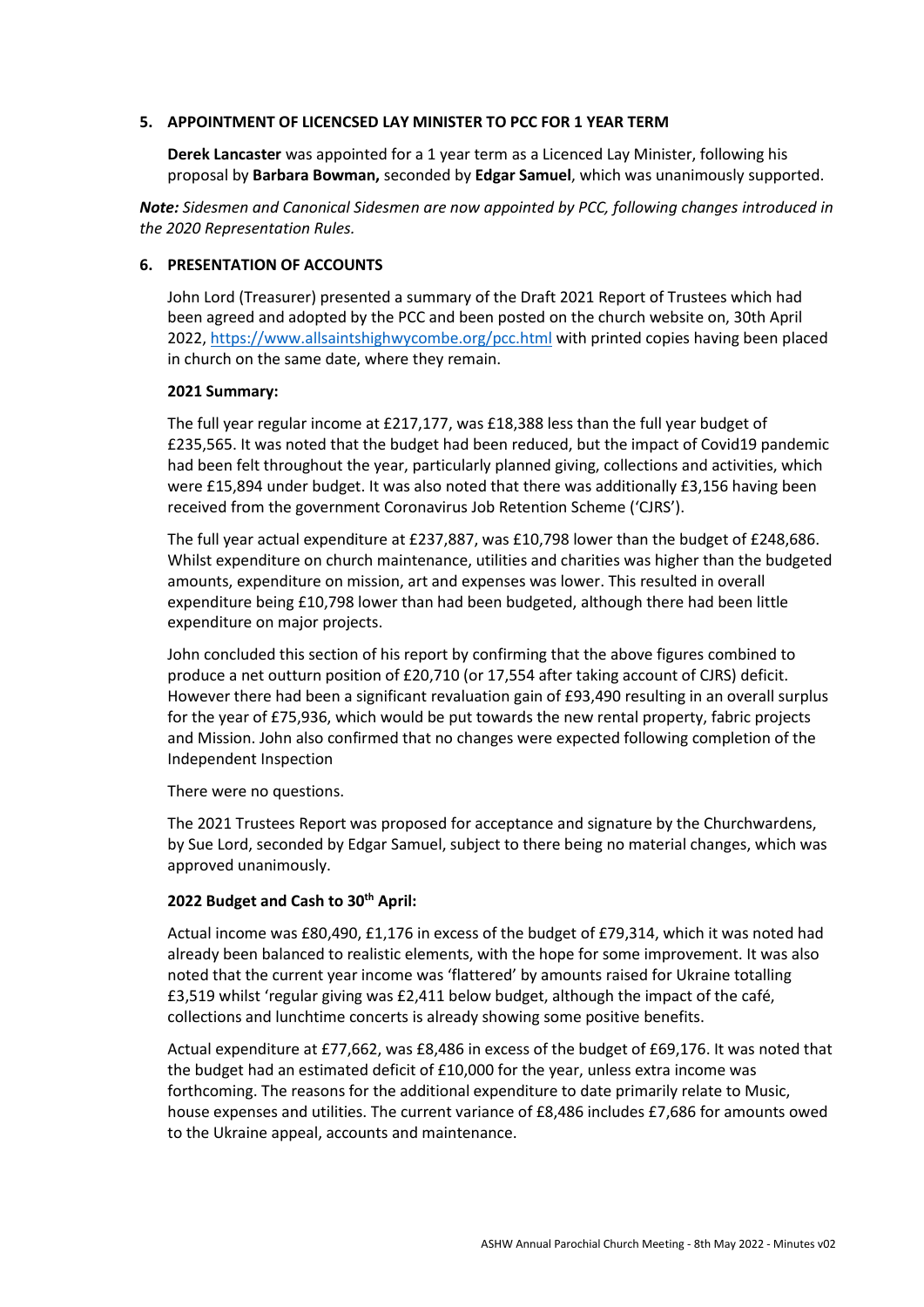Taking all of these into account the net position of the year to date is £2,827, which is behind budget, but with cash of surplus of £3,867.

John went on to underline that the main concerns were the gaps in giving, even after taking account of the reduced budgets. However, increasing community activities should lead to greater involvement. Furthermore, that new fundraising initiatives will be required, particularly for the projects.

John concluded his report by first of all thanking the congregation for their continued generosity and commitment during these challenging times and offering his particular thanks to Barry, Lis, Chris and Jean for their support during the year.

In response to a question from David Knights, about whether there would be a short term (favourable) impact on the financial position during the period when the posts of both Director of Music and the Rector are vacant, John advised that whilst it may make a small difference, it is unlikely to be significant and has been built into the budget.

In response to a question from Lynda Moorcroft about the phasing of utilities expenditure, John confirmed that this had already been taken into account when the budget was prepared.

Hugh concluded this topic by thanking John and the members of the Stewardship and Finance Group for their care, diligence and stewardship throughout another very challenging year.

## **7. APPOINTMENT OF INDEPENDENT EXAMINER/AUDITOR**

John Lord explained that Cannon Moorcroft, which had been appointed as the Independent Examiner following the decision taken at the 2021 Annual Parochial Church Meeting had been acquired by Seymour Taylor during the course of 2021. John went on to advise that Seymour Taylor were nearing completion of the Independent Examination of the 2021 Report of Trustees Report and proposed their appointment for this role in connection with the 2022 Report of Trustees. This proposal was jointly seconded by Lynda Moorcroft and Sue Lord and the appointment was unanimously supported.

## **8. PRESENTATION OF TERRIER, INVENTORY AND LOGBOOK**

Lis Burns began by confirming that the:

- Terrier (a list of land belonging to the church)
- Inventory (a list of all items belonging to the church)
- Logbook (a detailed record of all the alterations, additions and repairs carried out in relation to the church, its land and its contents)

were now all securely stored in the church safe and had been updated to reflect all recent transactions, including the disposal of Totteridge Road.

Lis concluded by referring to the successful outcome of the recent inspection by the Archdeacon in October 2021 at which all of these documents had been reviewed and confirmed that they were all available for inspection, by anyone who wished to.

## **9. PRESENTATION OF ALL SAINTS GIFT BOOK**

After making reference to the care that had been afforded to the maintenance of the All Saints Gift Book by Liz Cunningham, who had stepped down from this role in 2020, Lis Burns confirmed that the book was up to date and that Philip Hynard would be assuming responsibility for this going forward.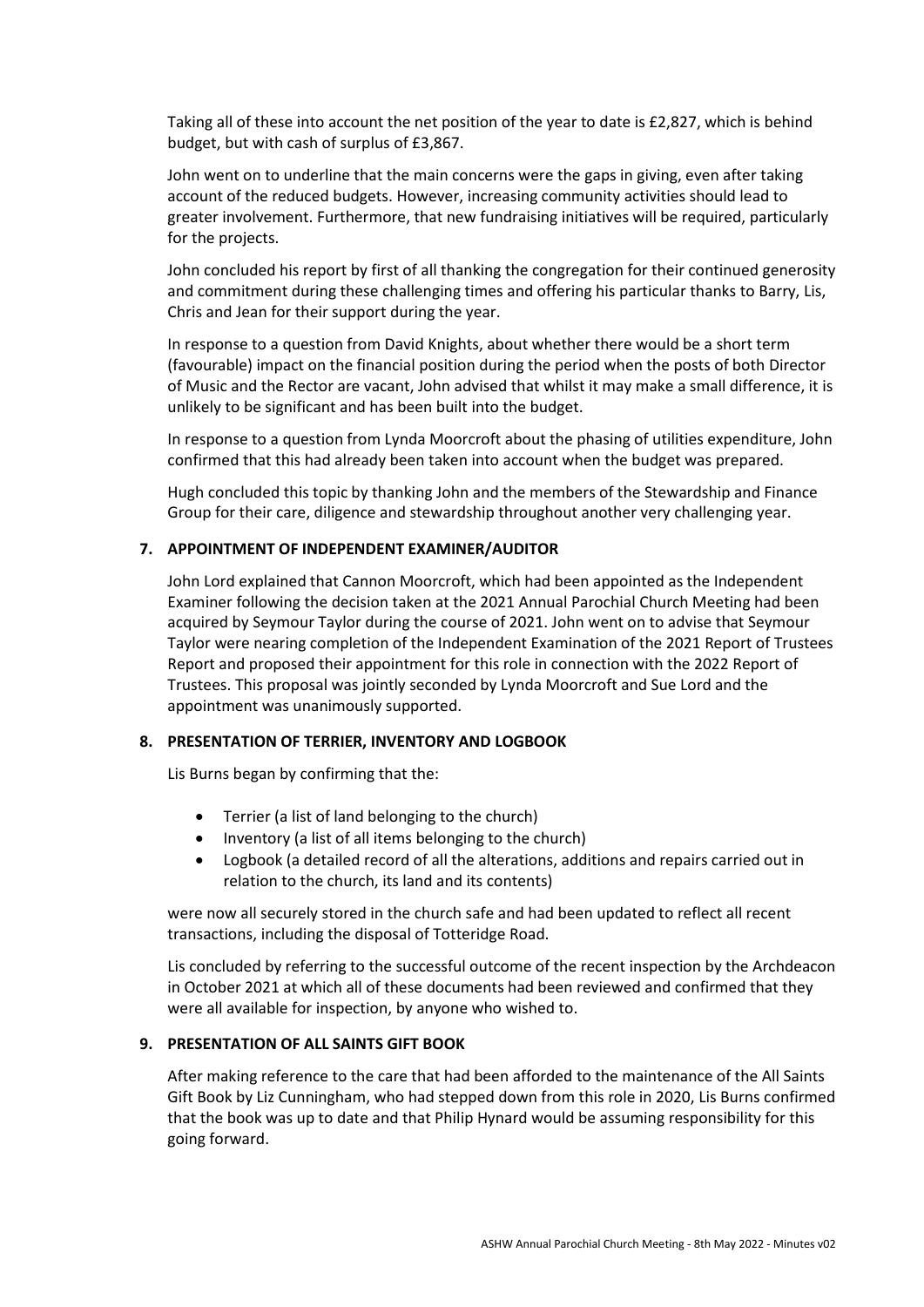Lis confirmed that the Gift Book, which is also stored in the Church safe, remains available to anyone who wishes to inspect it.

Lis also asked if there were any calligraphers who would be willing to support the update and maintenance of the Gift Book going forward, they would be most welcome.

#### **10. REPORTS OF ORGANISATIONS**

Hugh began by noting that on 30th April 2022 the Report of the Organisations had been posted on the website https://www.allsaintshighwycombe.org/pcc.html , with printed copies having been placed in the church, where they remain.

Hugh recommended to everyone who had not yet had an opportunity to do so to read them because of the insight that it provided on to the breadth of activity that had been taking place in the church over the course of the year.

Hugh began by referring to the Rector's Report and then went on to introduce each of the other reports, to thank the author and commend each of them for their work in during what had been another very challenging period.

The reports and authors were as follows:

- **Mission & Evangelism -** The Revd. Gareth Morley with Thistle Martin, Stephen Linger, Sheila Doig and Chris Lamb
- **Children, Youth & Families -** Robyn Connelly
- **Pastoral Care -** The Revd. Jackie Lock with Stephen Linger
- **Liturgy and Music -** Liam Cartwright with Derek Lancaster
- **Bellringers -** Patricia Newton
- **Flowers -** (Philip Hynard for) Pat Lea
- **Servers and Communion Assistants -** David and Alison Adamson
- **Sidespeople -** Lis Burns
- **Stewardship and Finance -** John Lord
- **Buildings & Fabric** Jennifer Cartledge
- **West End Re-ordering Update -** Barry Titchen and Patricia Newton
- **Oakley Hall -** Trevor Flower
- **Communication -** Lis Burns
- **Parochial Church Council -** Philip Hynard
- **Safeguarding -** Jo Norman

Hugh went on to record:

- On behalf of Pat Lea to than of those who contributed so generously for the flowers that had adorned the church during the Easter services.
- Thanks to Chris Cunningham for his enormous contribution to the church in many ways, over a considerable period, most recent for organising the Servers and how pleased we are that he remains our Sacristan.
- There is currently no leader for Education & Discipleship and therefore he had completed the report on this topic but welcomed offers from anyone who would be willing to take on this role.

There were no questions.

The 2021 Report of Organisations was proposed for acceptance by Chris Cunningham and seconded by Dawn Segrue, which was approved unanimously.